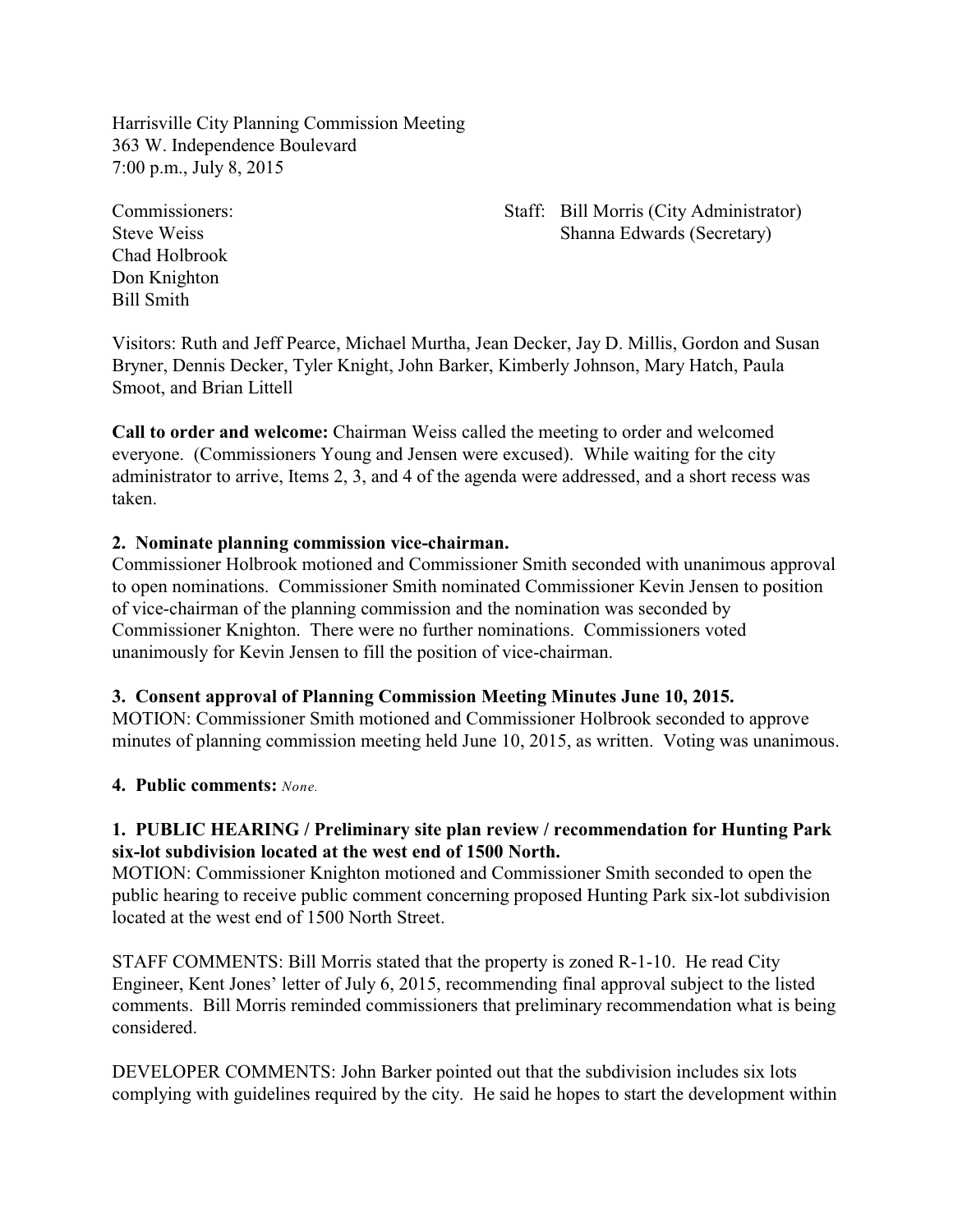Harrisville City Planning Commission Meeting -July 8, 2015 Page 2

the next few months. He said they have completed about 95% of the comments listed in the city engineer's letter. The canal will be fenced making a couple of the subdivision lots smaller, but it is not economically feasible to pipe the canal. John Baker reported that Western Irrigation Canal has approved the proposed site plan. The developer plans to hold onto the remaining property on the highway including the small parcel on the corner of the highway and 1550 North which provides another canal access. With reference to the canal access easement being located completely on one of the lots rather than being split, developer's engineer, Tyler Knight, said to put the access all on one lot was not a requirement brought out at project management meeting, and he can see no reason to encumber one lot with the entire access; however, he agreed the canal access could be moved to meet that requirement.

## *Public comments:*

(1) Kim Johnson, 394 W. 1500 N.

Her concern is for effect this may have on existing properties in the area. She asked about the average square footage of the proposed homes.

#### (2) William Smith 336 W. 1500 N.

He wondered if the existing sewer system is sufficient to handle extra usage being proposed.

#### (3) Paula Smoot 421 W. 1550 N.

The high water table and storm drainage were some of her concerns. She mentioned that the city did not provide a requirement for drains to be put in around other homes on 1500 North and they have experienced basement flooding. She favors the no basement requirement. She mentioned protection of new homes may require drains around the foundation, and possibly sump pumps. She expressed concern for the shallow sewer that may require a pump. Large storms in the past have created problems on 1550 North where storm drainage has not been adequate.

## (4) Gary Millies 435 W. 1550 N.

His property is located on the north property line of this development, and his concern is that if the elevation grade is raised, he may have water flooding in his back yard. He expressed a desire for the developer to take care not raising the grade in a way to affect his property.

## (5) Dennis Decker 465 W. 1550 N.

He expressed some of the same concerns with storm water. He stated he has lived there for 24 years and flooding is a big concern. He likes the proposed plan. He asked why the word "amendment" was mentioned on the notice sign which caused some to think it involved a zoning amendment.

MOTION TO CLOSE PUBLIC HEARING: Since there were no further comments, Commissioner Smith motioned and Commissioner Holbrook seconded to close the public hearing. Bill Morris asked for the developer's engineer, Tyler Knight to return to the podium to respond to the questions raised during the public hearing.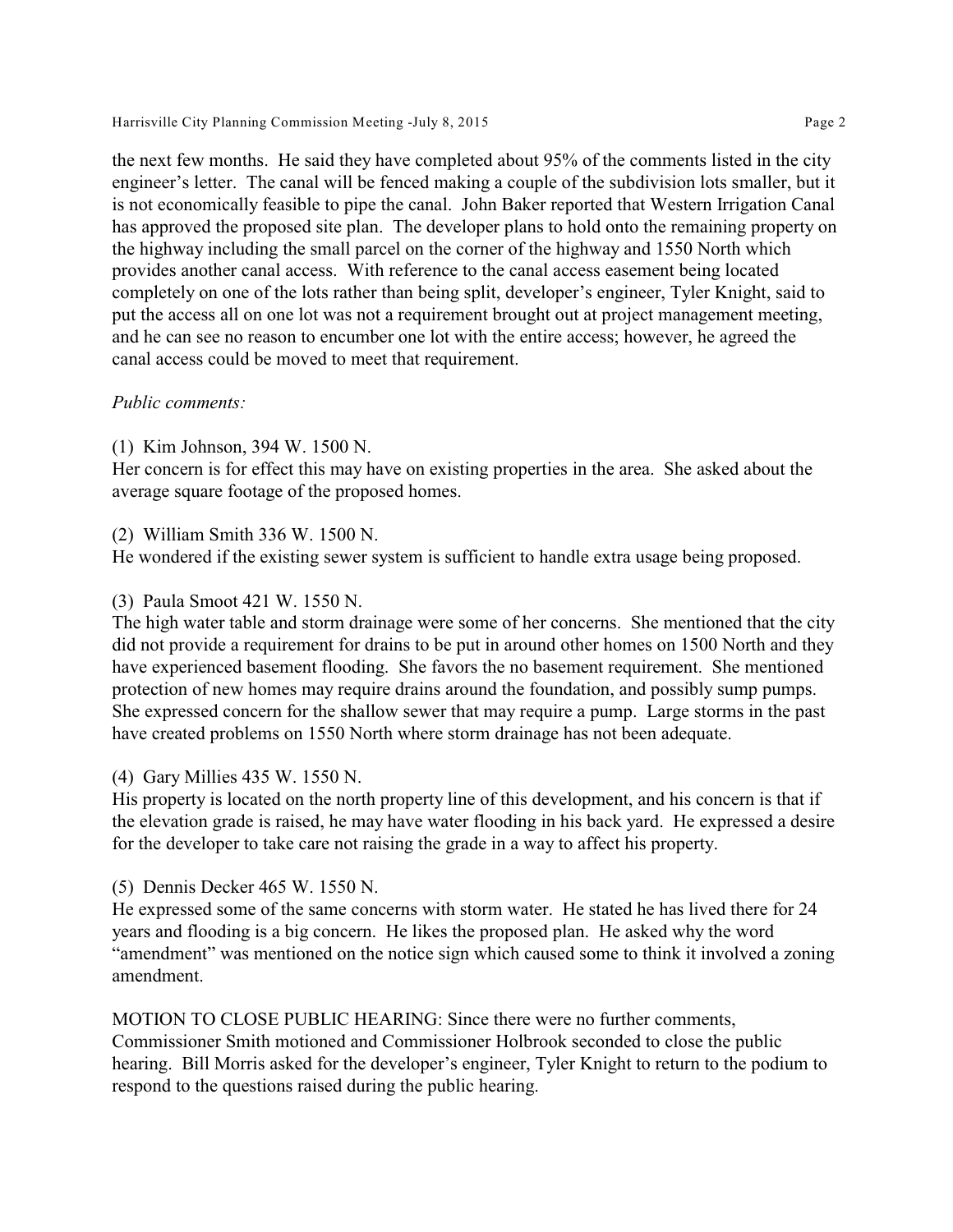# RESPONSE TO PUBLIC HEARING COMMENTS:

(1) Tyler Knight said that he is not sure what the average square footage of the homes will be. Commissioner Knighton suggested the buildable area be plotted on the site plan. Tyler Knight said the lots are 15,000 square foot minimum, the same size as those on 1500 North. With a 30 foot setback, there is room for a 40 x 60 foot foundation. They are not restricting the minimum size of the homes, but John Barker said they want to make them as large as possible.

(2) Tyler Knight said they are providing a 10-inch sewer line into the subdivision which is more than adequate for the six lots.

(3) Tyler Knight said there is a restriction for no basements and no slab on grade. Crawl spaces serve somewhat as a drain before water can infiltrate into the house. He is unaware if sump pumps are required or suggested. Foundation drains and sump pumps will depend on what level of security the homeowner wants to install. They were not required to do a percolation test. With the design of the plan, he does not believe a sewer pump is necessary. The cul-de-sac is two feet above the elevation of existing road so they should have adequate slope for the sewer to drain. Tyler Knight said there are two existing storm drain boxes on the corner of 400 West and 1500 North, which will drain most of the storm water. The pipe goes north, but he is not sure where it empties. Bill Morris suggested they find out where the water goes.

(4) Raising the grade on lots which might cause flooding onto existing lots was a concern. Tyler Knight said developers will raise the grade somewhat for the road, but the overall development should remain at the existing grade. He agreed to put a note on the plat that owners are not allowed to raise the grade.

(5) Tyler Knight recognized that there is an area located in the flood plain so it is nationally recognized there is a danger there, and this area is indicated on the site plan. Bill Morris said that the third-party notice sign indicated proposed subdivision or "amendment." The notice sign points out a land use application is pending meaning that a change of use is being considered. Bill Morris stated that individual notices are no longer sent to neighboring property owners. Land use changes are noticed by posting the property with a large yellow sign, putting notice on the Utah public notice web site, on the city web page, and notice is printed in the local newspaper.

Commissioners recommended the following items prior to final approval: (1) Chainlink fencing is required and should be noted, (2) Determine where the storm drains discharge, (3) Include a note on the plat stating lot elevation is must not be raised, (4) Show buildable area on the lots and any minimum home size, (5) Provide information on the historic water table level.

MOTION: Commissioner Smith motioned to recommend preliminary site plan approval for Hunting Park six-lot subdivision located at the west end of 1500 North subject to recommendations in the city engineer's memo dated July 6, 2015, and including the five items listed above. The motion was seconded by Commissioner Holbrook and was unanimously approved.